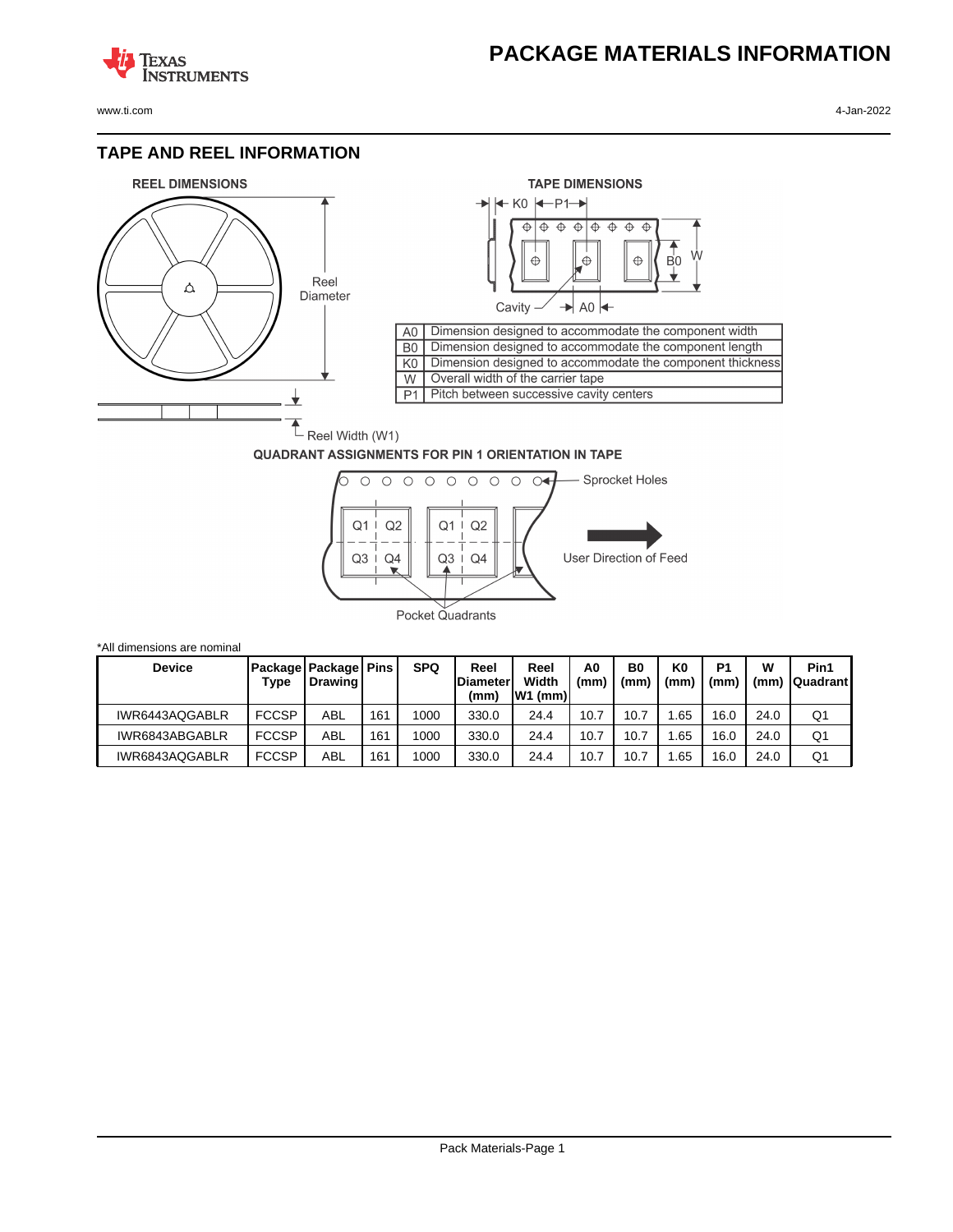

www.ti.com 4-Jan-2022

## **PACKAGE MATERIALS INFORMATION**



\*All dimensions are nominal

| Device         | Package Type | <b>Package Drawing</b> | <b>Pins</b> | <b>SPQ</b> | Length (mm) | Width (mm) | Height (mm) |
|----------------|--------------|------------------------|-------------|------------|-------------|------------|-------------|
| IWR6443AQGABLR | <b>FCCSP</b> | ABL                    | 161         | 1000       | 336.6       | 336.6      | 41.3        |
| IWR6843ABGABLR | <b>FCCSP</b> | ABL                    | 161         | 1000       | 336.6       | 336.6      | 41.3        |
| IWR6843AQGABLR | <b>FCCSP</b> | ABL                    | 161         | 1000       | 336.6       | 336.6      | 41.3        |